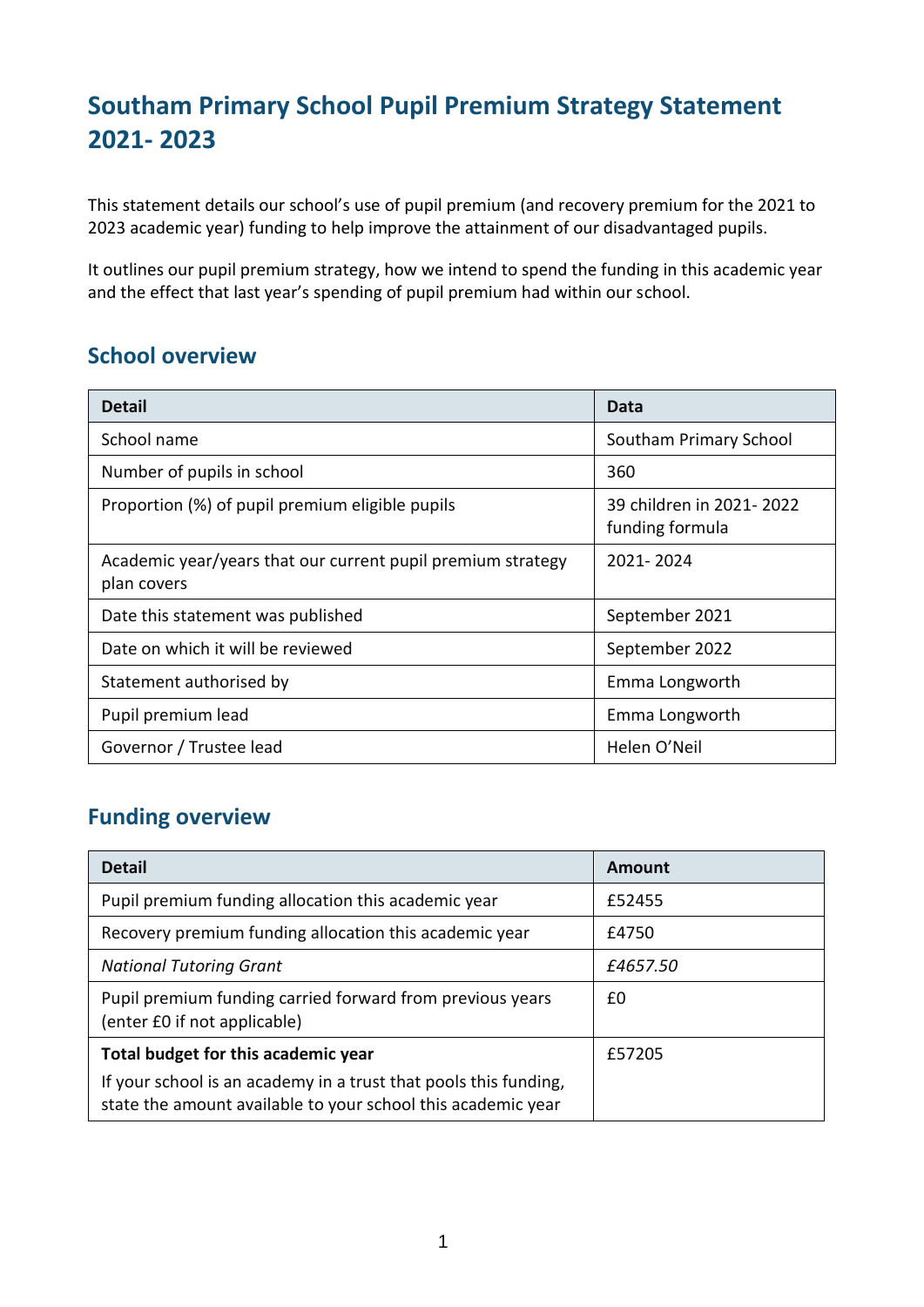# **Part A: Pupil premium strategy plan**

### **Statement of Intent**

When making decisions about using Pupil Premium funding it is important to consider the context of the school and the subsequent challenges faced. This alongside research conducted by the EEF. Common barriers to learning for disadvantaged children, can be less support at home, weak language and communication skills, lack of confidence, more frequent behaviour difficulties and attendance and punctuality issues. There may also be complex family situations that prevent children from flourishing. The challenges are varied and there is no "one size fits all".

We will ensure that all teaching staff are involved in the analysis of data and identification of pupils, so that they are fully aware of strengths and weaknesses across the school.

### **Principles**

- We ensure that teaching and learning opportunities meet the needs of all the pupils
- We ensure that appropriate provision is made for pupils who belong to vulnerable groups, this includes ensuring that the needs of socially disadvantaged pupils are adequately assessed and addressed
- In making provision for socially disadvantaged pupils, we recognise that not all pupils who receive free school meals will be socially disadvantaged
- We also recognise that not all pupils who are socially disadvantaged are registered or qualify for free school meals. We reserve the right to allocate the Pupil Premium funding to support any pupil or groups of pupils the school has legitimately identified as being socially disadvantaged.
- Pupil premium funding will be allocated following a needs analysis which will identify priority classes, groups or individuals. Limited funding and resources means that not all children receiving free school meals will be in receipt of pupil premium interventions at one time.

### **Demography and School Context**

Southam Primary is a growing academy in the market town of Southam, Warwickshire. The majority of Southam's pupils live in the town, but about a fifth of current pupils live in the surrounding villages, and a few travel considerable distancesto attend the school. The school is currently expanding to two-form entry.

Overall rates of Free School Meal eligibility, which are used as a broad indicator of deprivation, are lower at Southam Primary than they are nationally, and only a small minority of pupils at the school are officially recognised as Disadvantaged. Most of Southam and its surrounding areas are characterised by low levels of deprivation, however the western part of the town where the school is located and from where the school currently draws the greatest numbers of its pupils, has above-average levels of income-deprivation affecting children. Other statistics for this part of the town also indicate that this area is quite different to the rest of Southam: it has higher levels of long-term unemployment, more people employed in routine or semiroutine occupations and fewer in managerial and professional roles, lower incomes in relation to housing costs, more adults with no qualifications and fewer graduates, poorer health, more lone-parents, poorer and smaller housing, lower rates of owner-occupancy and more social housing.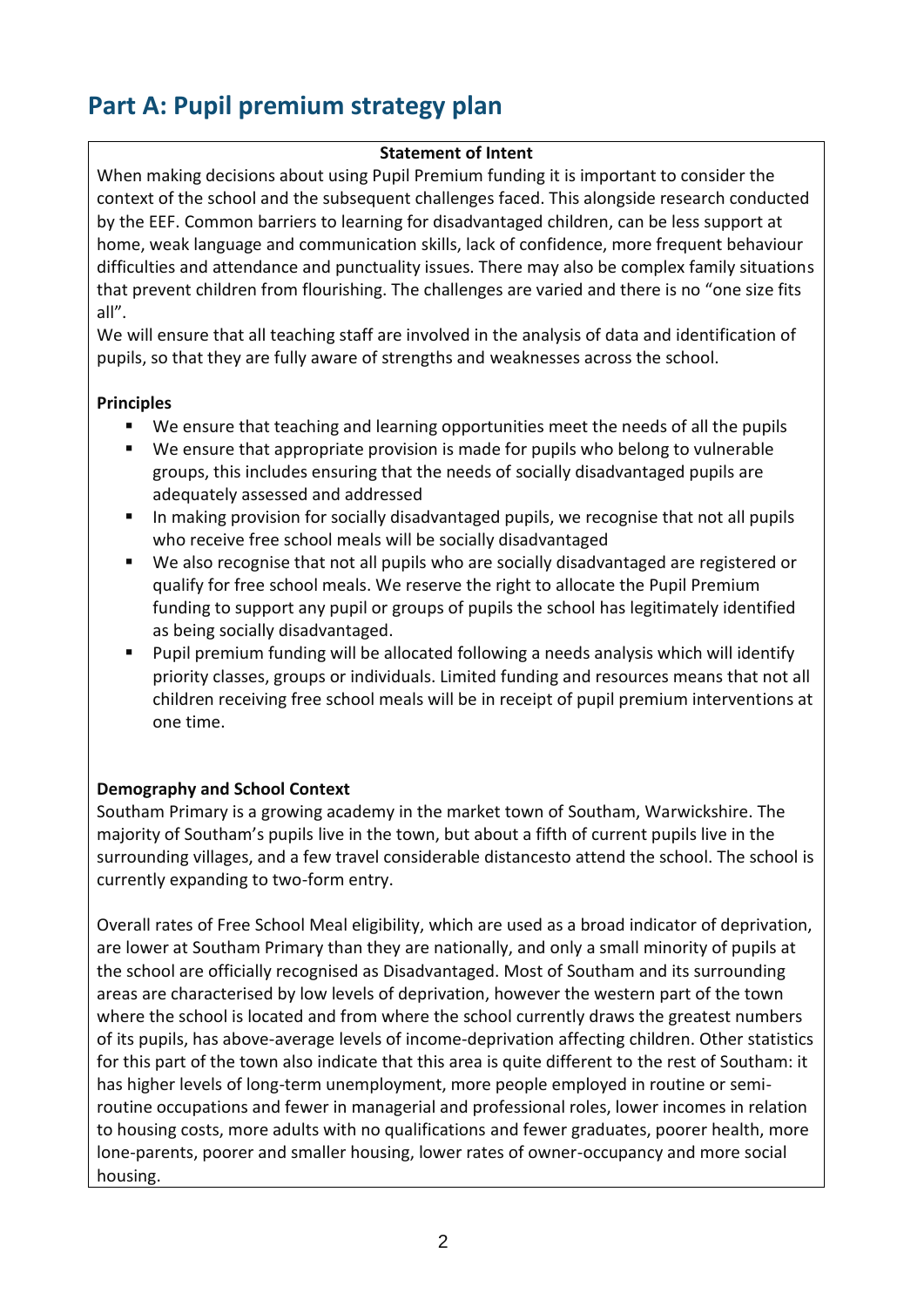

As the map illustrates, most of Southam and its surrounding areas are characterised by low levels of deprivation, but the west of the town has above average levels of deprivation on the IDACI measure.

### **Ultimate Objectives**

- To narrow the attainment gap between disadvantaged and non-disadvantaged pupils
- For all disadvantaged pupils in school to make or exceed nationally expected progress rates.

### **Achieving These Objectives**

The range of provision the Governors consider making for this group include and would not be inclusive of:

- Employing of high number of teaching assistants to support high quality teaching thus improving opportunities for effective teaching and accelerating progress
- 1:1 support, small group support
- Additional teaching and learning opportunities provided through external agencies
- All our work through the pupil premium will be aimed at accelerating progress, moving children to at least age-related expectations.
- Pupil premium resources are to be used to target able children on Free School Meals to achieve Age Related Expectations
- Transition from primary to secondary.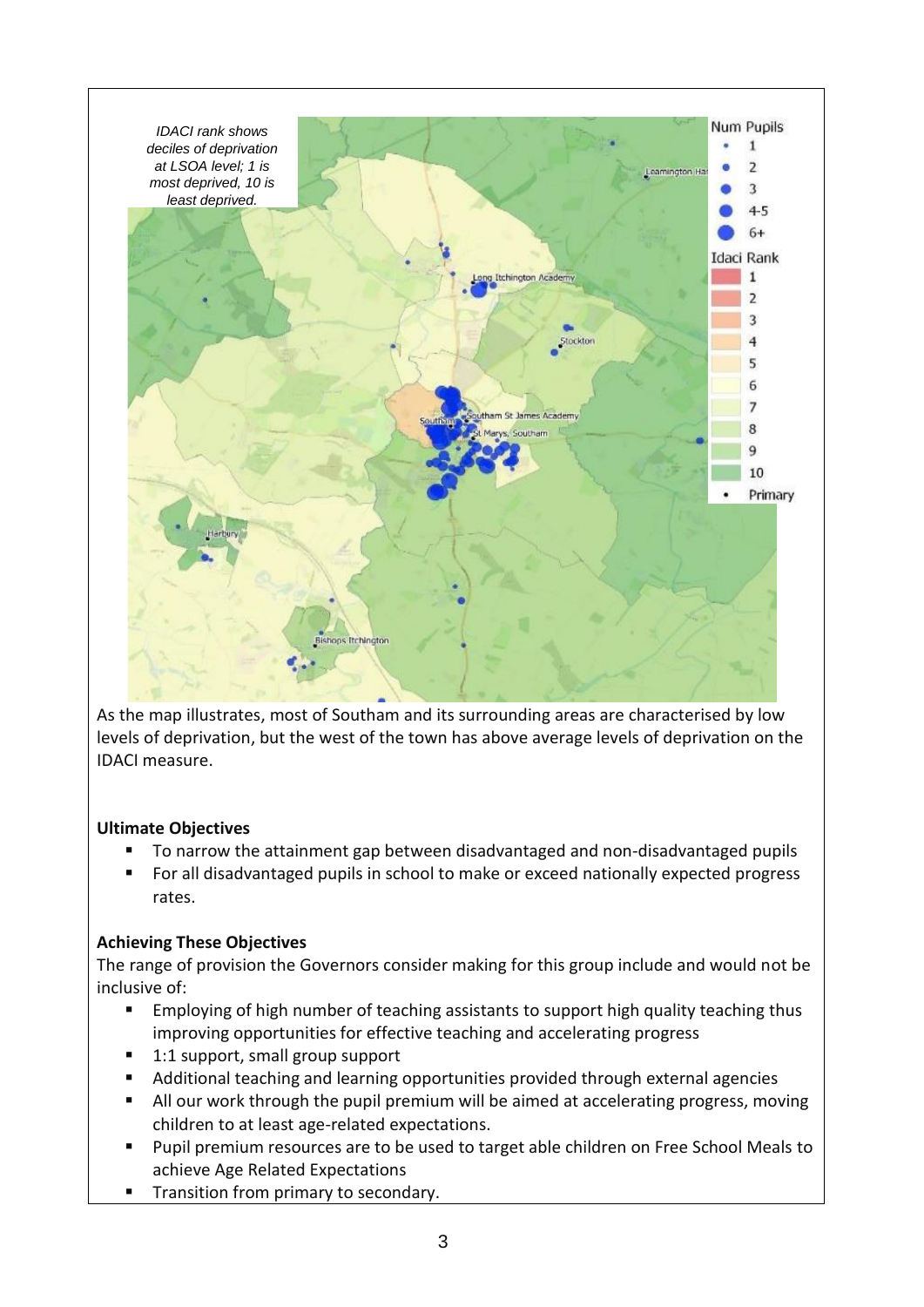- Additional learning support.
- Pay for all activities, educational visits and residentials. Ensuring children have firsthand experiences to use in their learning in the classroom.
- Support the funding of specialist learning software and equipment.
- PE provision
- Music provision
- Behaviour support
- Emotional well being support

This list is not exhausted and will change according to the needs and support our socially disadvantaged pupils require

#### **Challenges**

This details the key challenges to achievement that we have identified among our disadvantaged pupils.

| Challenge number | Detail of challenge                                                            |
|------------------|--------------------------------------------------------------------------------|
|                  | Many of our pupil premium children enter school below age related              |
|                  | expectations. There has been increasingly lower levels in communication, range |
|                  | of vocabulary, speech sounds and social skills over the past few years.        |
| $\mathfrak{p}$   | Many of our pupil premium children also fit into another vulnerable group such |
|                  | as having an additional need.                                                  |
| 3                | Many of our pupil premium children do not have a rich and varied experiences,  |
|                  | language acquisition is limited.                                               |
| 4                | Many of our pupil premium children lack key skills                             |
| 5                | Many of our pupil premium children have inconsistent attitudes to learning,    |
|                  | low aspirations, which families also demonstrate.                              |
| 6                | Low parental engagement for many of our pupil premium children.                |
| 7                | A number of our pupil premium children require a high level of emotional       |
|                  | support due to their lived experiences, before they are ready to learn.        |

#### **Intended outcomes**

This explains the outcomes we are aiming for **by the end of our current strategy plan**, and how we will measure whether they have been achieved.

| <b>Intended outcome</b>                 | <b>Success criteria</b>                                            |
|-----------------------------------------|--------------------------------------------------------------------|
| Accelerate progress in speech and       | Targeted interventions in place<br>п                               |
| language development in EYFS so that    | Increased opportunities for conversations and good role<br>٠       |
| they meet national expectations.        | modelling by adults                                                |
|                                         | Referrals to speech and language service to be made in the<br>٠    |
|                                         | autumn term                                                        |
| Accelerate progress, closing the        | Targeted interventions demonstrate accelerated progress for<br>٠   |
| attainment gap for eligible pupil       | targeted children.                                                 |
| premium children                        |                                                                    |
| All teaching to be consistent high      | Staff to receive appropriate CPD to facilitate development of<br>п |
| quality in whole class teaching and     | high-quality teaching.                                             |
| interventions and assessment            | Teachers to use accurate diagnostic and formative assessment<br>٠  |
| information is used by teachers and     | to adapt teaching sequences to children's need.                    |
| support staff to effectively target and | Teaching to be evidenced as consistently high quality through      |
| close gaps for PP children.             | triangulated monitoring activities.                                |
| Core subject leaders and SENCO to       | Data for reading, writing and maths will show improved<br>٠        |
| give clear guidance to teachers to      | outcomes for                                                       |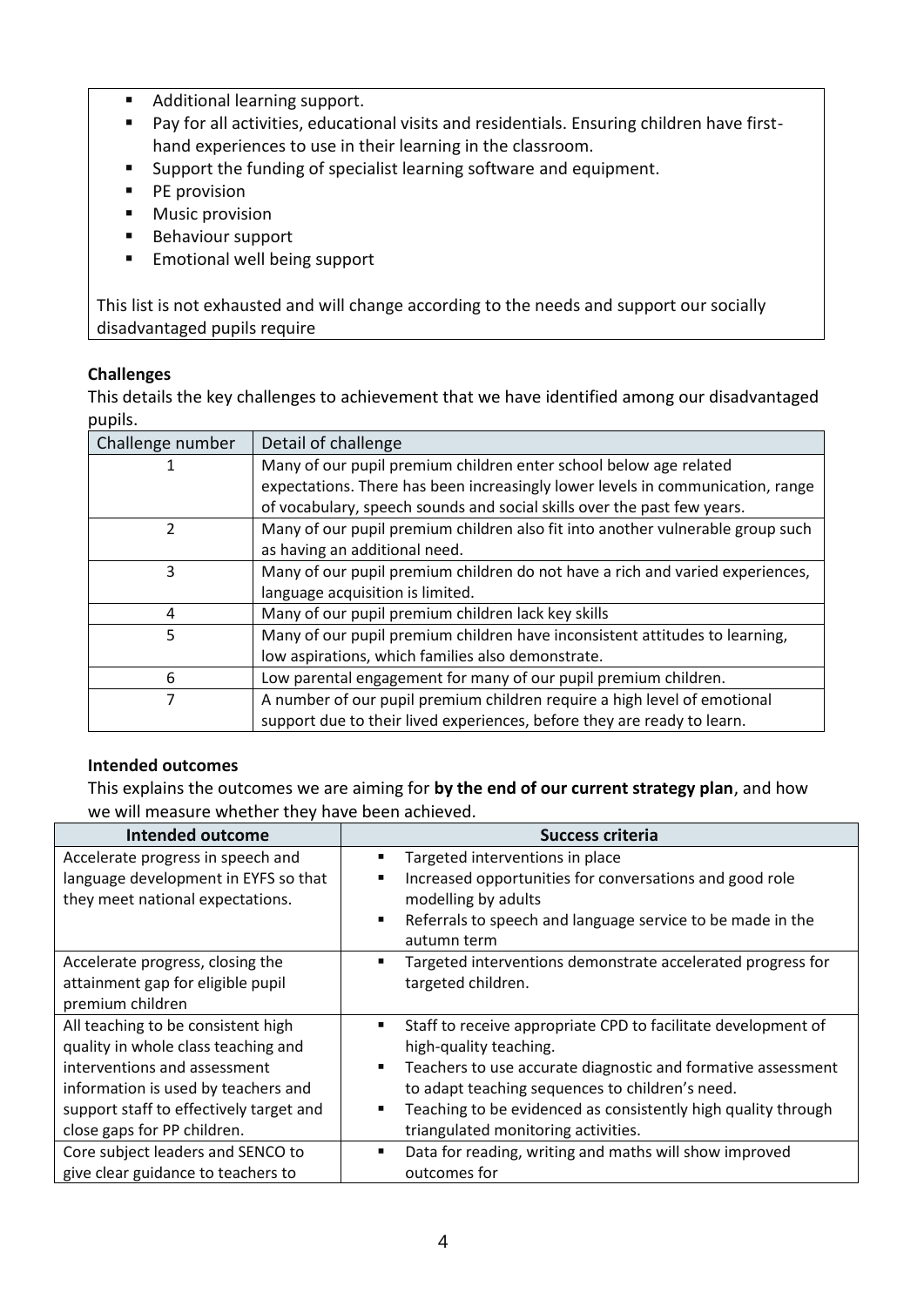| accelerate the progress of pupil<br>premium children.                                                                                                  |                                                                                                                                                                                                                                                                                                                                                                                                                                                          |
|--------------------------------------------------------------------------------------------------------------------------------------------------------|----------------------------------------------------------------------------------------------------------------------------------------------------------------------------------------------------------------------------------------------------------------------------------------------------------------------------------------------------------------------------------------------------------------------------------------------------------|
| Improve key skills:<br>KS1- phonics<br><b>Times tables</b><br>Handwriting- Number and letter<br>formation<br>Grammar in spoken and written<br>language | Quality first teach of key skills<br>٠<br>Targeted interventions show good progress<br>٠<br>Gaps in learning narrowed<br>п                                                                                                                                                                                                                                                                                                                               |
| Effective staff support in place to<br>support children's social, emotional<br>and mental health                                                       | Early identification of children's needs<br>٠<br>Children receive appropriate support through school being a<br>٠<br>mental health trailblazer school<br>Pastoral care register shows support in place to meet identified<br>٠<br>needs<br>Monitoring and tracking shows impact of support<br>٠<br>Engagement through academic enrichment activities.<br>٠                                                                                               |
| Ensure early identification of needs<br>and promote early intervention<br>programmes.                                                                  | Additional interventions will take place base on gaps in learning<br>٠<br>or specific need.<br>Evidence of impact of intervention programmes<br>٠<br>Targets for individual children met.<br>٠<br>Children will meet or exceed at of key stage expectations in<br>٠<br>English and maths and achieve national progress scores in<br>reading, writing and maths (0).<br>Achieve national average expected standard in phonics<br>٠<br>screening check.    |
| Families of pupil premium children to<br>engage with the school and their<br>child's learning                                                          | Parents to feel more confident in supporting their children's<br>٠<br>learning.<br>Increased engagement in school activities- parent's meetings,<br>٠<br>class celebrations                                                                                                                                                                                                                                                                              |
| Raise aspirations of pupil premium,<br>giving children a sense of purpose to<br>their work.                                                            | Pupil premium children to be proud of their work and be keen<br>٠<br>to make improvements to it.<br>Pupil premium children not feel that something is<br>٠<br>unattainable for them.<br>To give the children a range of experiences which inspire and<br>٠<br>motivate them and enable them to make links between their<br>learning and their aspirations.<br>Children's work to be shared and celebrated on social media<br>٠<br>sites i.e. Class Dojo. |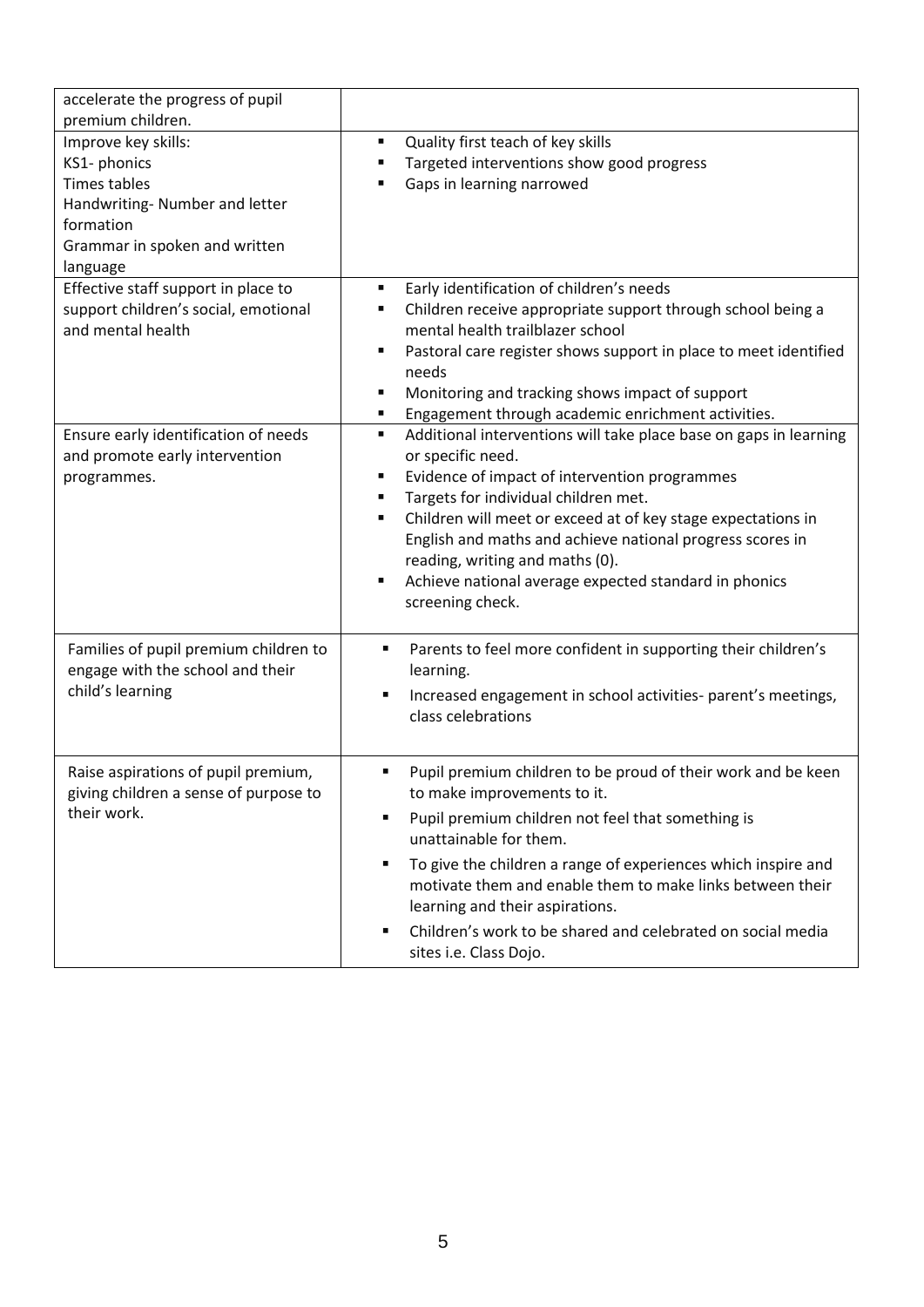## **Activity in this academic year**

This details how we intend to spend our pupil premium (and recovery premium funding) **this academic year** to address the challenges listed above.

## **Teaching (for example, CPD, recruitment and retention)**

Budgeted cost: £15,000

| <b>Activity</b>                                                                                                                                                                             | Evidence that supports this approach                                                                                                                                                                                            | <b>Challenge</b><br>number(s)<br>addressed |
|---------------------------------------------------------------------------------------------------------------------------------------------------------------------------------------------|---------------------------------------------------------------------------------------------------------------------------------------------------------------------------------------------------------------------------------|--------------------------------------------|
| All teaching to be<br>consistent high quality<br>Support and sustain high<br>quality first teach<br>through Walk Thrus<br>programme, Team Teach,<br>peer lesson observations.               | Sutton Trust-the effects of high quality teaching are<br>especially significant for pupils from disadvantaged<br>backgrounds.<br>Evidence from Sutton Trust on collaborative learning<br>Rosenshine's principles of learning    | 1, 2, 4, 5                                 |
| Peer support model to<br>help embed and sustain<br>research-based teaching<br>strategies (Walk Thru<br>programme)<br>£3000                                                                  | https://educationendowmentfoundation.org.uk/education-<br>evidence/teaching-learning-toolkit/metacognition-and-self-<br>regulation                                                                                              |                                            |
| To support curriculum<br>leads in developing their<br>subject and being able<br>to adapt the curriculum<br>to meet needs of<br>learners school has<br>invested in subject<br>leader CPD:    | Sutton Trust-Investing in high-quality teaching is the most<br>effective way to improve the attainment of pupils.                                                                                                               | 1, 2, 4                                    |
| Gateway Alliance<br>Consortium English and<br>Maths CPD                                                                                                                                     |                                                                                                                                                                                                                                 |                                            |
| <b>National College CPD</b><br>webinars<br>Coaching with Derek<br>Watt                                                                                                                      |                                                                                                                                                                                                                                 |                                            |
| Termly, and as when<br>required, pupil progress<br>meetings with core<br>subject leaders and<br>SENCO to evaluate<br>impact of provision,<br>identify any other<br>barriers to learning and | School research has shown thee meetings to benefit to<br>ensure barriers to learning/areas of weaknesses are being<br>identified and being addressed through quality first<br>teaching and short, sharp, focused interventions. | 1, 2, 4                                    |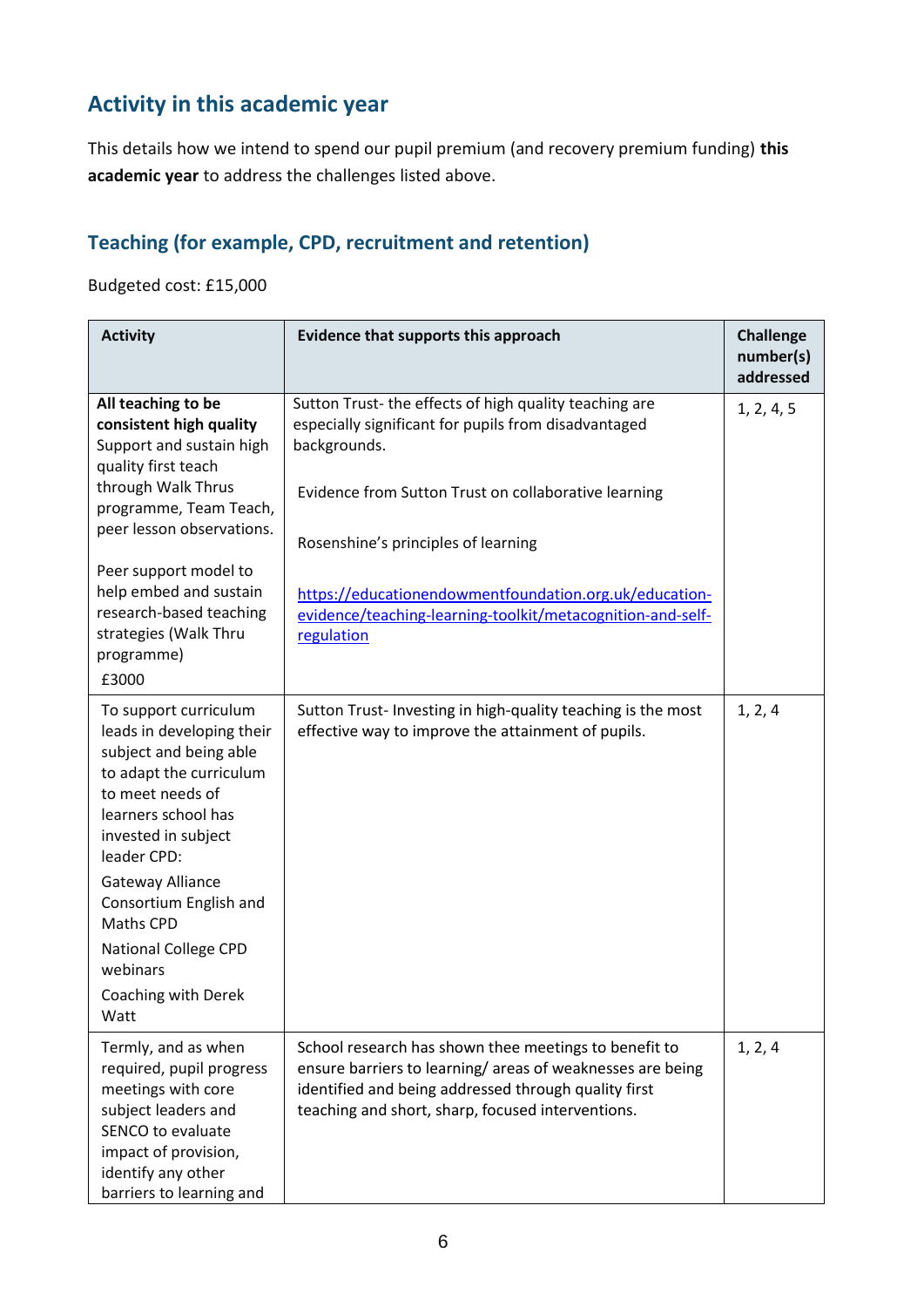## **Targeted academic support (for example, tutoring, one-to-one support structured interventions)**

Budgeted cost: £31,500

| <b>Activity</b>                                                                                                                                                                                                                                                                                                                                                                                                                                                                                           | Evidence that supports this approach                                                                                                                                                                                                                                              | <b>Challenge</b><br>number(s)<br>addressed |
|-----------------------------------------------------------------------------------------------------------------------------------------------------------------------------------------------------------------------------------------------------------------------------------------------------------------------------------------------------------------------------------------------------------------------------------------------------------------------------------------------------------|-----------------------------------------------------------------------------------------------------------------------------------------------------------------------------------------------------------------------------------------------------------------------------------|--------------------------------------------|
| <b>Speech and Language</b><br><b>Development</b><br>Identify chn for S&L referrals<br>during the autumn term and<br>provide targeted support to<br>implement recommendations<br>made by S&L therapist.                                                                                                                                                                                                                                                                                                    | EEF Toolkit's Oral Language Interventions<br>section and found these to have an average<br>impact of +5 months with an extensive<br>evidence base<br>https://educationendowmentfoundation.org.u<br>k/education-evidence/teaching-learning-<br>toolkit/oral-language-interventions | 1, 2, 3                                    |
| <b>Explicit strategies for extending</b><br>vocabulary as well as a language<br>rich environment;<br>Careful selection of language to<br>be taught (high frequency words<br>found in many different contexts);<br>Activities to extend pupils'<br>expressive and receptive<br>vocabulary should relate to<br>current topics, with opportunities<br>to practise using new vocabulary;<br>Language teaching should<br>develop breadth (vocabulary size)<br>and depth (understanding and<br>use in context). |                                                                                                                                                                                                                                                                                   |                                            |
| Improve key skills and give<br>children a sense of purpose to<br>their work.<br>Year 4 and 5 (Year 3 in the<br>summer term) Pie Corbett teach<br>live writing project<br>https://teachinglive.net/<br>Now Press Play<br>Programme of external speakers<br>including parents to talk to<br>children about their profession/<br>occupation.                                                                                                                                                                 | Collaborative learning approaches have<br>a positive impact, on average, and may be<br>a cost-effective approach for raising<br>attainment.<br>https://educationendowmentfoundation.org.u<br>k/education-evidence/teaching-learning-<br>toolkit/collaborative-learning-approaches | 3, 4, 5                                    |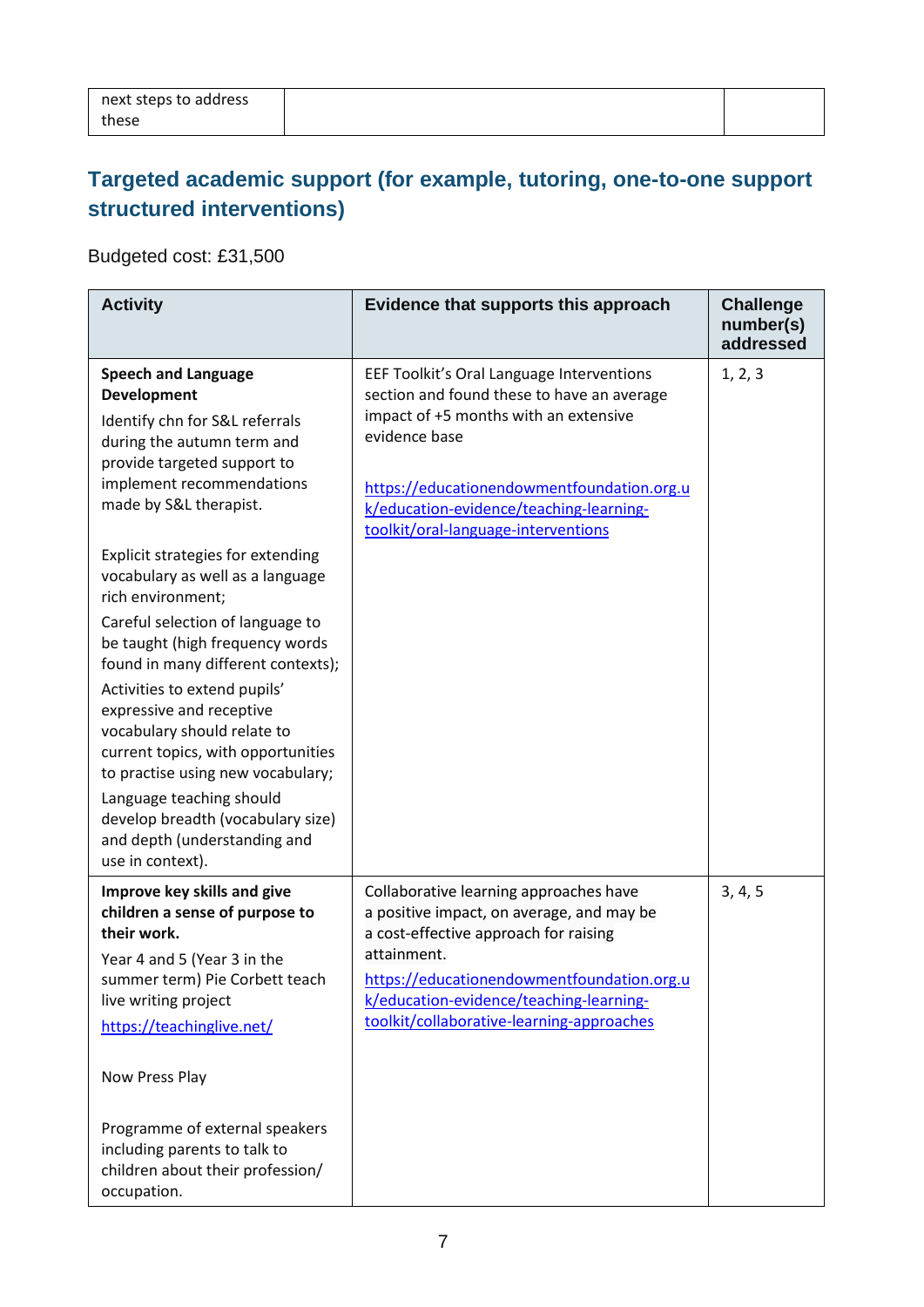| Improve key skills<br><b>English</b><br>Improve knowledge of phonics<br>Children working in targeted<br>phonics groups<br>Additional Read, Write Inc books<br>purchased<br>Read, Write Inc training for new<br>staff<br>Regular reading opportunities<br>Renew stock of reading books<br>available to children to read-<br>Warwickshire Library Service and<br>school owned<br>Grammatical language used<br>corrected in written work and<br>spoken<br><b>Maths</b><br>Recall number bonds and times<br>tables<br>Spot on Number-KS1 maths | Phonics has a positive impact overall (+5<br>months) with very extensive evidence and is an<br>important component in the development of<br>early reading skills, particularly for children<br>from disadvantaged backgrounds.<br>https://educationendowmentfoundation.org.u<br>k/education-evidence/teaching-learning-<br>toolkit/phonics                                                                                                                                                      | 2, 4 |
|--------------------------------------------------------------------------------------------------------------------------------------------------------------------------------------------------------------------------------------------------------------------------------------------------------------------------------------------------------------------------------------------------------------------------------------------------------------------------------------------------------------------------------------------|-------------------------------------------------------------------------------------------------------------------------------------------------------------------------------------------------------------------------------------------------------------------------------------------------------------------------------------------------------------------------------------------------------------------------------------------------------------------------------------------------|------|
| Accelerate progress, closing the<br>attainment gap<br>Gaps in learning identified and<br>targeted through quality first<br>teaching and targeted<br>interventions.<br>Example targeted interventions:<br>Pre teach<br>Precision teaching<br>Dancing Bears-phonics<br>Apples and Pears- spelling<br>Spot on Number-KS1 maths<br>FFT Reciprocal reading<br>Will use EEF toolkit, FFT to identify                                                                                                                                             | EEF recommendation- Use high quality<br>structured interventions to help pupils who are<br>struggling with their literacy<br>https://educationendowmentfoundation.org.u<br>k/education-evidence/teaching-learning-<br>toolkit/small-group-tuition<br>Targeted deployment, where teaching<br>assistants are trained to deliver an intervention<br>to small groups or individuals has a higher<br>impact<br>https://educationendowmentfoundation.org.u<br>k/education-evidence/teaching-learning- | 2, 4 |
| any further interventions required                                                                                                                                                                                                                                                                                                                                                                                                                                                                                                         | toolkit/teaching-assistant-interventions                                                                                                                                                                                                                                                                                                                                                                                                                                                        |      |

## **Wider strategies (for example, related to attendance, behaviour, wellbeing)**

### Budgeted cost: £11,000

| <b>Activity</b>                                                                | Evidence that supports this approach                                                                                                                                         | Challenge<br>number(s)<br>addressed |
|--------------------------------------------------------------------------------|------------------------------------------------------------------------------------------------------------------------------------------------------------------------------|-------------------------------------|
| Raise confidence, self-<br>belief and aspirations of<br>pupil premium children | Sutton Trust- Essential life skills such as motivation,<br>confidence, communication, self-control and coping with<br>stress are crucial to the life chances of young people | 4, 5, 6, 3                          |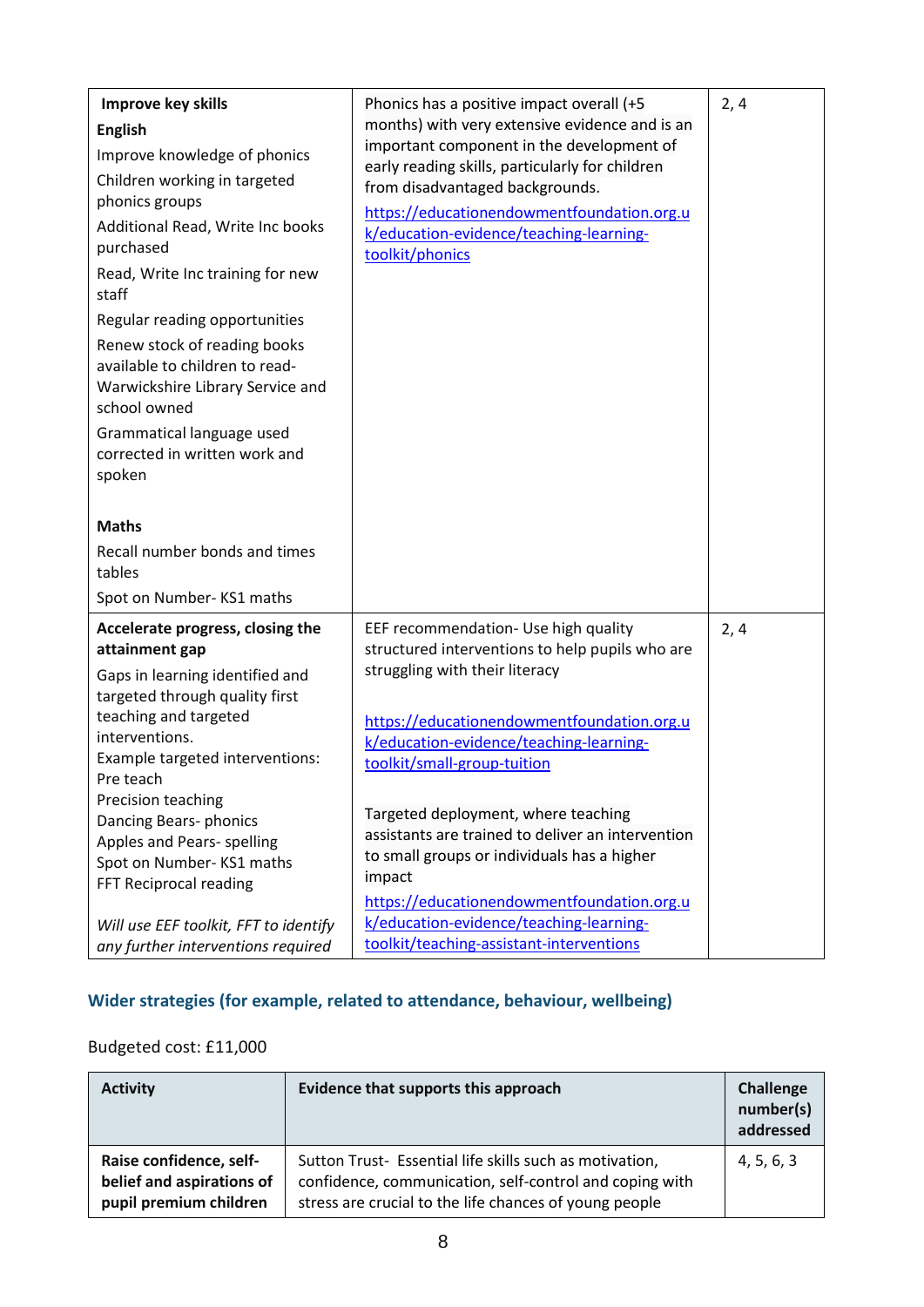| Funding available to<br>support pupil premium<br>children to access<br>enhanced experiences<br>Exciting trips and<br>experiences will<br>continue be planned to<br>enhance the curriculum<br>including residentials-<br>Year 6- Robinwood, Year<br>4- Natural History<br>Museum                                                                                                                                                                                                                                                                                                       | Sutton Trust-Schools should focus on ensuring a wider<br>range of their pupils develop a broad array of non-<br>academic skills, through both classroom strategies and<br>extra-curricular enrichment activities such as debating,<br>cultural visits and volunteering.<br>https://educationendowmentfoundation.org.uk/education-<br>evidence/teaching-learning-toolkit/aspiration-interventions |         |
|---------------------------------------------------------------------------------------------------------------------------------------------------------------------------------------------------------------------------------------------------------------------------------------------------------------------------------------------------------------------------------------------------------------------------------------------------------------------------------------------------------------------------------------------------------------------------------------|--------------------------------------------------------------------------------------------------------------------------------------------------------------------------------------------------------------------------------------------------------------------------------------------------------------------------------------------------------------------------------------------------|---------|
| Musical instrument<br>lessons for children in<br>years 3 and 4<br>(Warwickshire Music<br>widder Opportunities)                                                                                                                                                                                                                                                                                                                                                                                                                                                                        | Arts participation approaches can have a positive impact<br>on academic outcomes in other areas of the curriculum.<br>https://educationendowmentfoundation.org.uk/education-<br>evidence/teaching-learning-toolkit/arts-participation                                                                                                                                                            |         |
| <b>Families of pupil</b><br>premium children to<br>engage with the school<br>and their child's<br>learning<br>Ways to support<br>children at home videos<br>for key areas i.e.<br>spelling, strategies to<br>learn times tables/<br>number bonds, not<br>racing through number<br>system in maths,<br>phonics, how to read<br>with your child which<br>parents can be sign<br>posted to throughout<br>the year.<br>Children engaged in<br>reading-higher number<br>of children complete the<br>half termly reading<br>challenge.<br>Introduction of online<br>reading diaries for key | EEF- Two recent meta-analyses from the USA suggested<br>that increasing parental engagement in primary and<br>secondary schools had on average two to three months'<br>positive impact<br>https://educationendowmentfoundation.org.uk/education-<br>evidence/teaching-learning-toolkit/parental-engagement                                                                                       | 4, 5, 6 |
| stage 2 in the first<br>instance to encourage<br>collaborative approach<br>to reading.                                                                                                                                                                                                                                                                                                                                                                                                                                                                                                |                                                                                                                                                                                                                                                                                                                                                                                                  |         |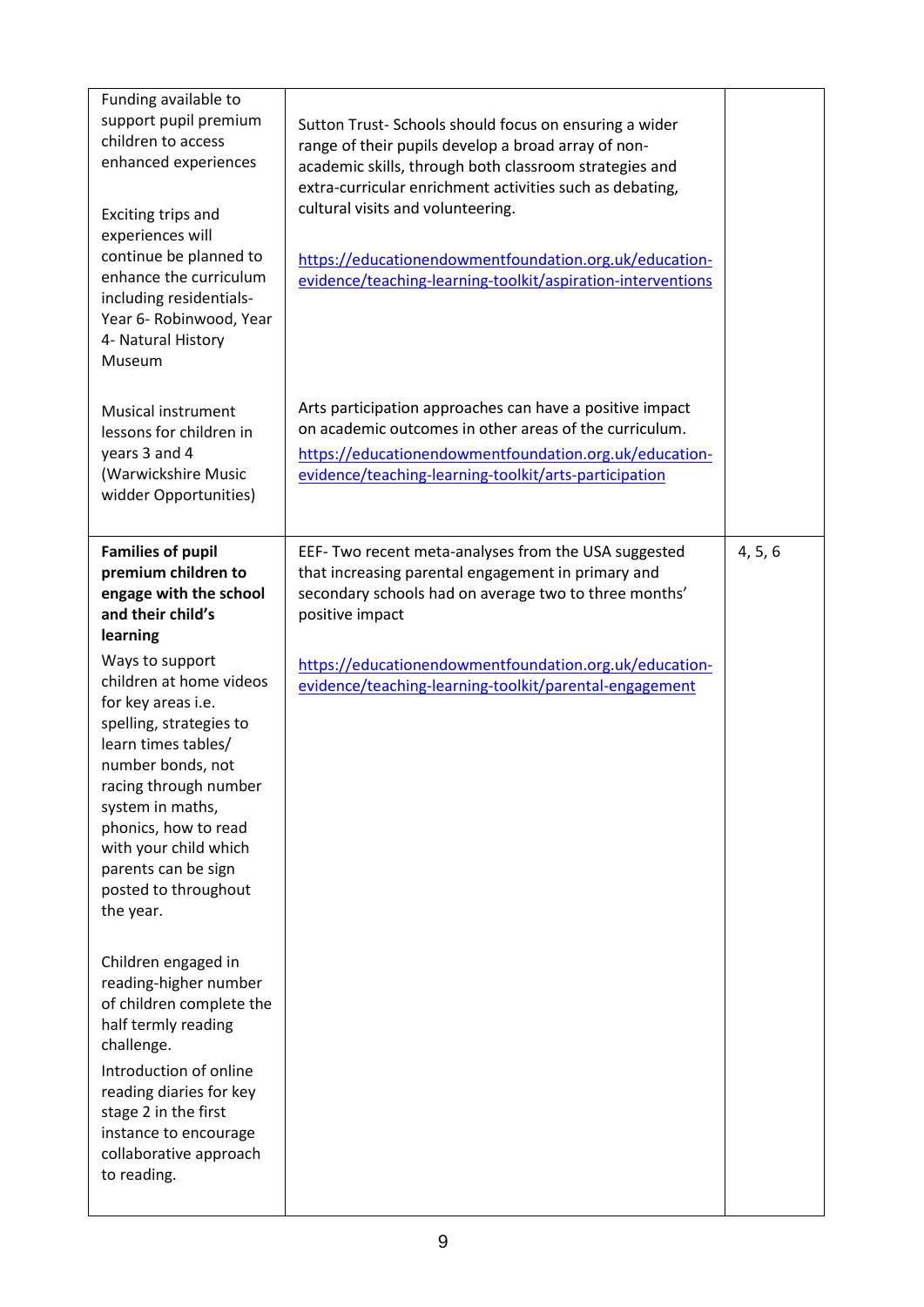| School library project-<br>library to be designed<br>and developed,<br>providing a safe, cosy<br>place to encourage<br>reading for pleasure. |                                                                                                                                                                                                                                                               |     |
|----------------------------------------------------------------------------------------------------------------------------------------------|---------------------------------------------------------------------------------------------------------------------------------------------------------------------------------------------------------------------------------------------------------------|-----|
| Catch up meetings with<br>the SENCO and families<br>during the year (children<br>who are pupil premium<br>and SEND)                          |                                                                                                                                                                                                                                                               |     |
| <b>Effective staff support</b>                                                                                                               | DfE: use your existing resources more effectively                                                                                                                                                                                                             | 7,6 |
| in place to support<br>children's social,<br>emotional and mental                                                                            | promote good mental health and wellbeing in your setting<br>quickly identify individual pupils or students who need sup-<br>port with their mental health                                                                                                     |     |
| health<br><b>Mental Health First</b><br>Aider training                                                                                       | work effectively with local children and young people's men-<br>tal health services, including Mental Health Support<br>Teams where they are established.                                                                                                     |     |
| <b>Mental Health</b><br>Trailblazer project to<br>support with whole<br>class issues as well as<br>individual referrals.                     | Social and emotional learning (SEL) interventions seek to<br>improve pupils' decision-making skills, interaction with<br>others and their self-management of emotions, rather than<br>focusing directly on the academic or cognitive elements of<br>learning. |     |
| Arrange parent<br>workshops focusing on<br>strategies to support<br>children's mental health<br>well-being- individual<br>and group          | https://educationendowmentfoundation.org.uk/education-<br>evidence/teaching-learning-toolkit/social-and-emotional-<br>learning                                                                                                                                |     |
| Drawing and Talking<br>therapy- additional staff<br>to be trained                                                                            |                                                                                                                                                                                                                                                               |     |
| Consortium-Support<br><b>Clinics for Teaching</b><br>Assistants                                                                              |                                                                                                                                                                                                                                                               |     |

# **Total budgeted cost: £57,500**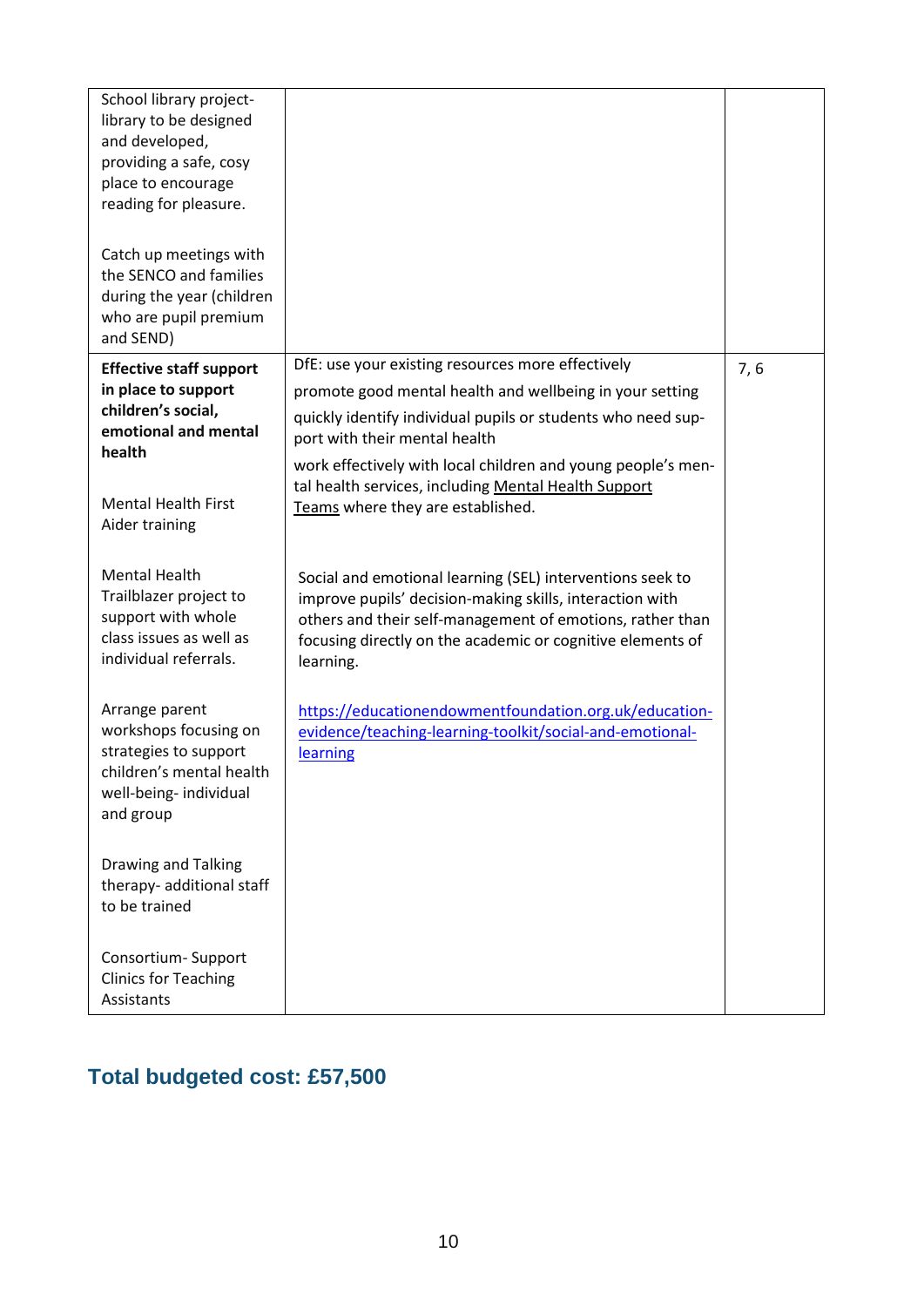## **Part B: Review of outcomes in the previous academic year**

## **Pupil premium strategy outcomes**

This details the impact that our pupil premium activity had on pupils in the 2020 to 2021 academic year.

Year 6 disadvantaged pupil data for the last academic year (internal data)

*7 children – 17% of cohort 4 out of the 7 children on the school SEN register*

Meeting expected standard: Reading- 86% (6 out of 7 children) Writing- 86% Maths- 86% Reading, writing, and maths combined- 86%

Average scaled scores: Reading- 102.71 Writing- 103.43 Maths- 104.14

Reading, writing and maths - 4 children who met the expected standard were working towards the expected standard at the end of key stage 1.

One child who did not meet expected standard was PKF at the end of key stage 1.

## **Externally provided programmes**

*Please include the names of any non-DfE programmes that you purchased in the previous academic year. This will help the Department for Education identify which ones are popular in England*

| Programme | <b>Provider</b> |
|-----------|-----------------|
|           |                 |
|           |                 |

### **Service pupil premium funding**